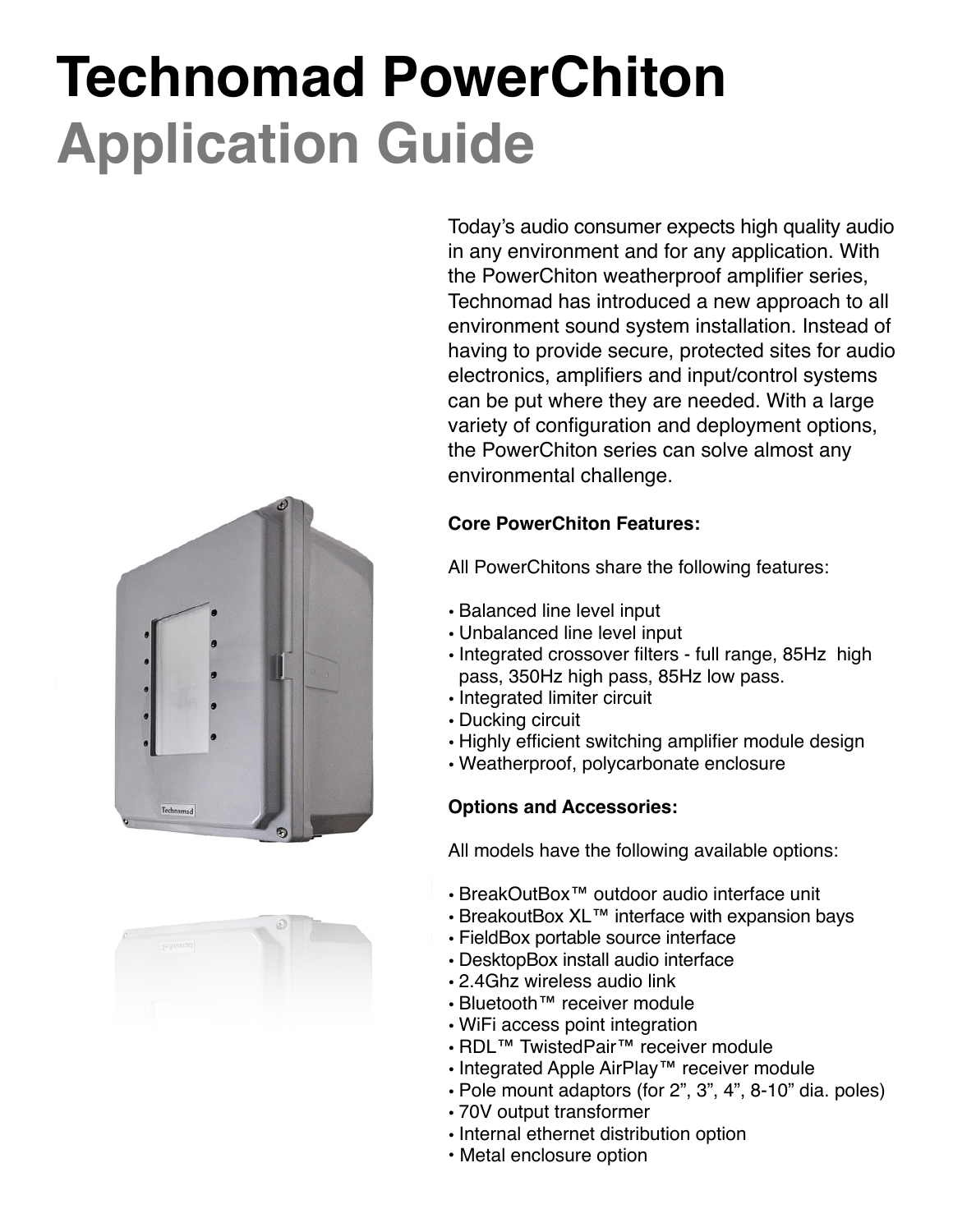### **PowerChiton Application Guide BreakOutBox™**

With the BreakOutBox interface unit, users can now access audio inputs and level controls even in a location where there is no protected location for the equipment. The unit connects to the associated PowerChiton using a weatherproof PowerChiton Accessory cable. This cable carries DC power from the PowerChiton to the BreakOutBox and audio from the BreakOutBox to the PowerChiton. The standard cable connectors are weatherproof RF45 jacks - this format allows installers to more easily source longer length cables when needed. The weatherproof enclosure features a stainless steel latch with a lockable hasp for security. The unit has one combination microphone input / balanced input and three line level inputs. The enclosure features space for storage of a small microphone or MP3 player.

Typically the BreakOutBox is mounted in proximity to the PowerChiton to keep cable loss and noise to a minimum but a cable run of up to 100' is feasible. The BreakOutBox is designed so that it can be used in precipitation with all controls and input connectors mounted in a protected location. When not in use, the unit locks shut and is IP68 rated. When equipped with an optional internal AC power supply and appropriate audio distribution module, the BreakoutBox can be installed remotely from the PowerChiton.

Because the BreakOutBox only uses one input to the mixer in the PowerChiton, a BreakOutBox can be used in conjunction with a different PowerChiton audio source such as the Ethernet Receiver or Wireless Receiver options.

Athletic fields • Theme parks • Campuses • Resorts • Stadiums • Institutions

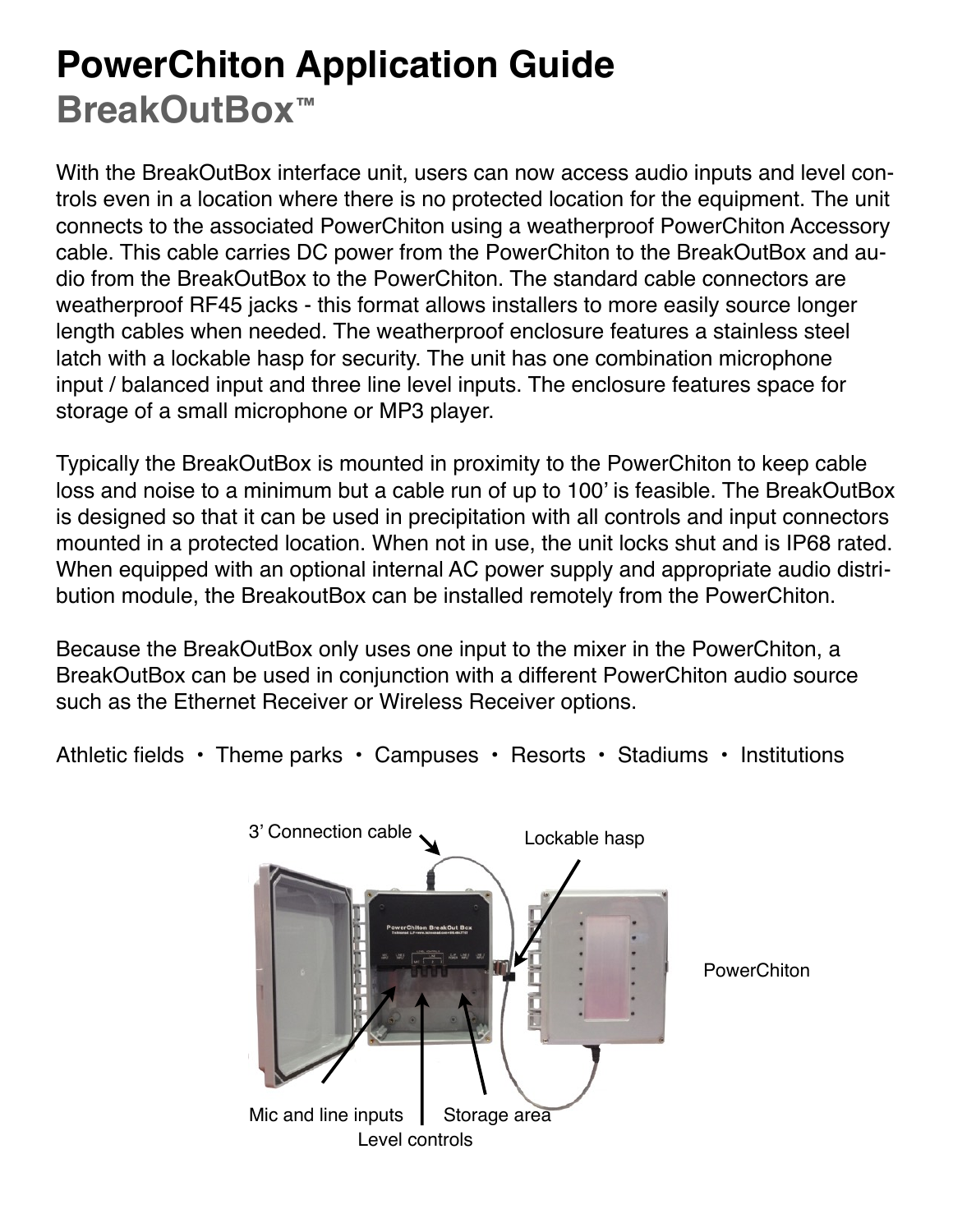# **PowerChiton Application Guide BreakoutBox XL**

The BreakoutBox XL is a variation of the BreakOutBox large enough to accommodate several audio source modules in the protected enclosure. Like the BreakoutBox, the BreakoutBox XL connects to the associated PowerChiton using an included 3' weatherproof PowerChiton Accessory cable. This cable carries DC power from the Power-Chiton to the BreakoutBox XL and audio from the BreakoutBox XL to the PowerChiton. The weatherproof enclosure features a stainless steel latch with a lockable hasp for security. The BreakoutBox XL can accommodate up to three wireless microphone receivers or a single Schedulon MP3 player module.

Typically the BreakoutBox XL is mounted in proximity to the PowerChiton to keep cable loss and noise to a minimum, but with the use of shielded twisted pair cabling, longer cables can be used. When equipped with an optional internal AC power supply and appropriate audio distribution module, the BreakoutBox can be installed remotely from the PowerChiton. It is not recommended to use the unit with the door open in heavy rain. When not in use, the unit locks shut and is IP68 rated.

Because the BreakOutBox only uses one input to the mixer in the PowerChiton, a BreakOutBox can be used in conjunction with a different PowerChiton audio source such as the Ethernet Receiver or Wireless Receiver options.

### **Typical Applications:**

Athletic fields • Theme parks • Campuses • Resorts • Stadiums • Institutions



**BreakoutBox XL with optional Shure™ PGX wireless microphone receiver.**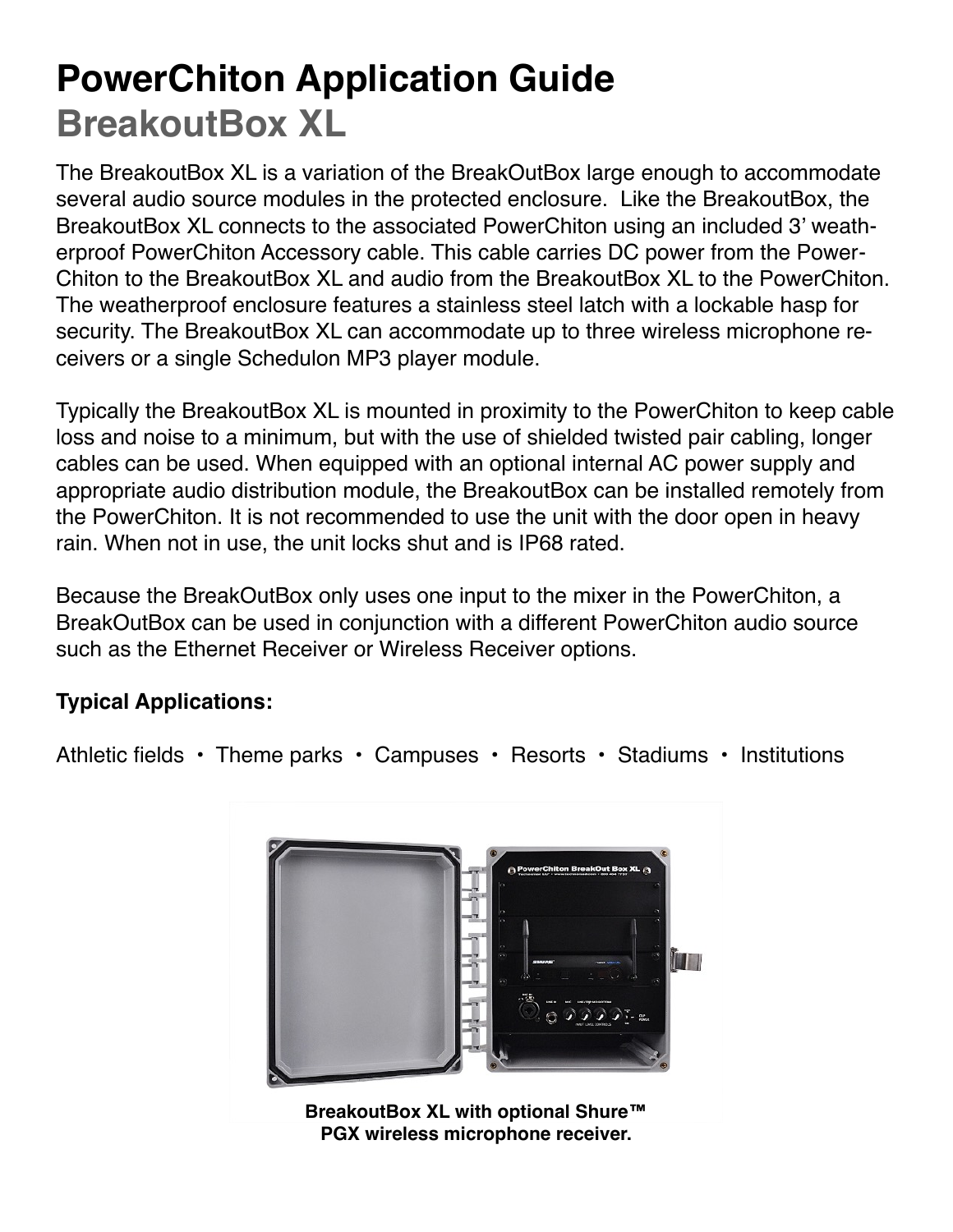## **PowerChiton Application Guide Bluetooth™ Receiver Option**

A Bluetooth receiver module can be integrated into either the PowerChiton or the BreakoutBox XL. In the case of the PowerChiton, the module will be wired into one of the two available inputs. In the BreakoutBox XL, the module will be wire to one of the unbalanced line level inputs, leaving the other three inputs available for other sources.

# **PowerChiton Application Guide Integrated AirPlay™ Option**

The Apple™ AirPort Express™ offers wireless audio playback from any compatible iOs™ device such as an iPod or iPhone. The AirPort is integrated into the PowerChiton and connected to one of the available audio inputs. The AirPort provides a WiFi network local to the PowerChiton. After the local iOs devices are on the network, audio can easily be streamed from the device(s) to the AirPort and then played over the speakers connected to the PowerChiton. The WAN port of the AirPort is connected to an external weatherproof RJ45 jack for local network connection if required.

The AirPlay option is an excellent way to allow users to play music over a Technomad system without the use of any cabling or interface units.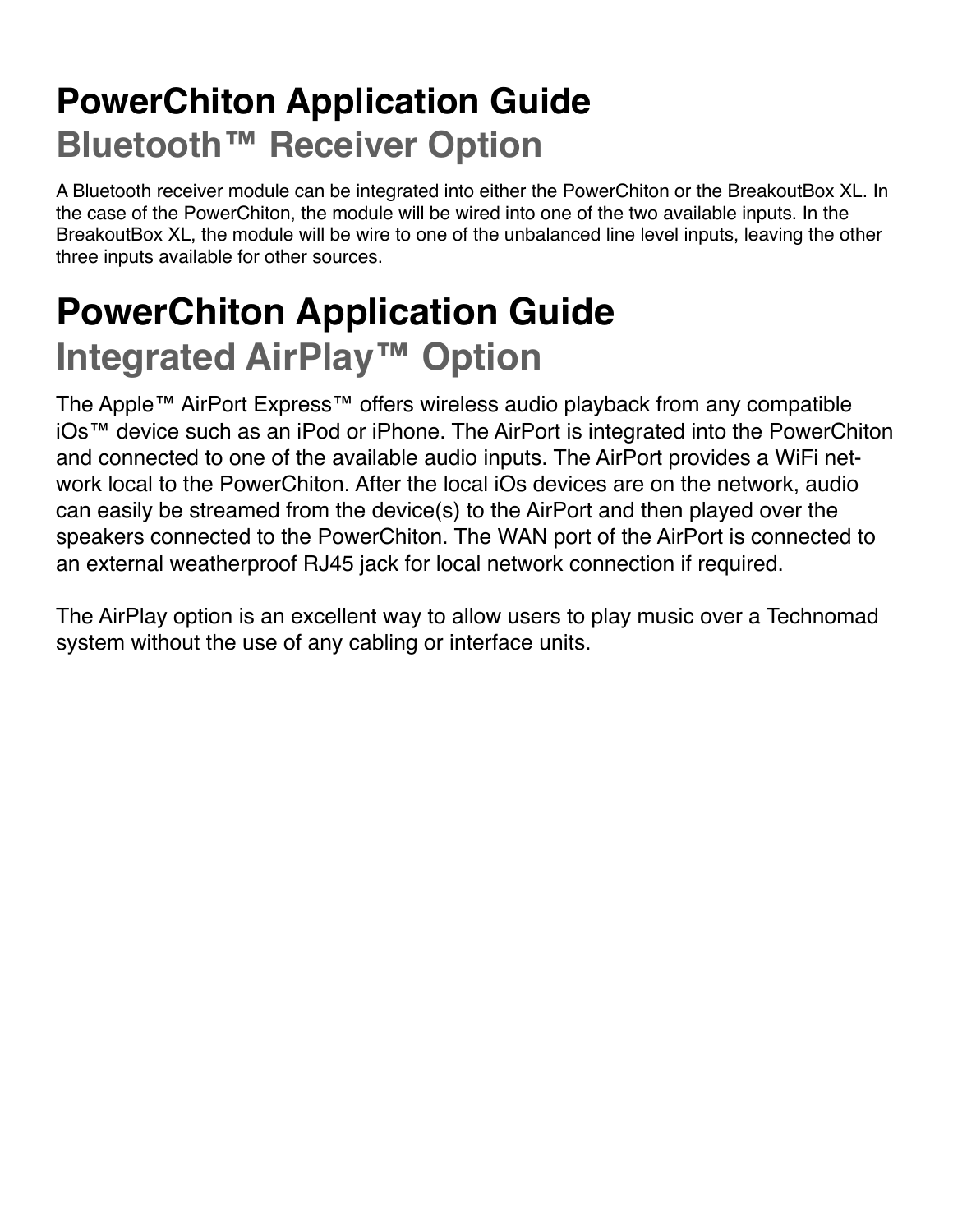# **PowerChiton Application Guide Ethernet Receiver + WiFi Distribution Option**

In applications where a local ethernet network is going to be used for audio distribution from a source to a PowerChiton, the Ethernet Receiver option is the solution. With this option, a Barix™ Exstreamer or Dante™ end point module is integrated into the PowerChiton and connected to one of the two amplifier inputs. A weatherproof ethernet jack installed on bottom of the PowerChiton provides a network connection point. The ethernet receiver option runs off of the amplifier module accessory power bus, so there is no need for a secondary power supply.

When deployed on a network, each Ethernet Receiver unit will need to be given a unique IP address. The streaming audio source will then be configured to stream audio to that address.

This same sender/receiver option can be used over a WiFi network with sufficient quality of service. PowerChitons can be ordered with an integrated POE adaptor for use with client supplied WiFi points or with internal, integrated WiFi card.

For simple applications where there are one to four receivers and a clear line of sight less than 250' from the source to the output locations, Technomad offers complete turnkey wireless systems with all WiFi and streaming components.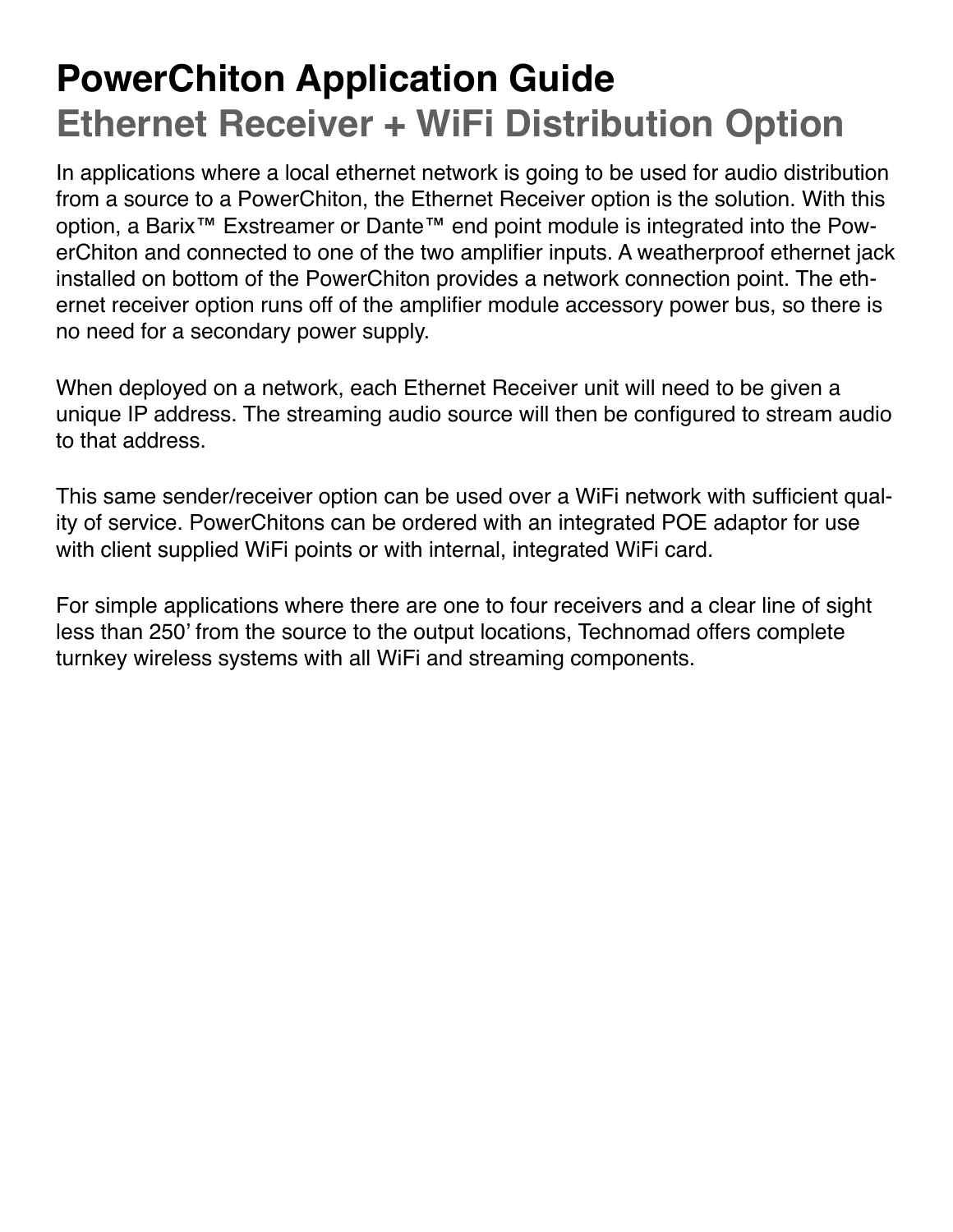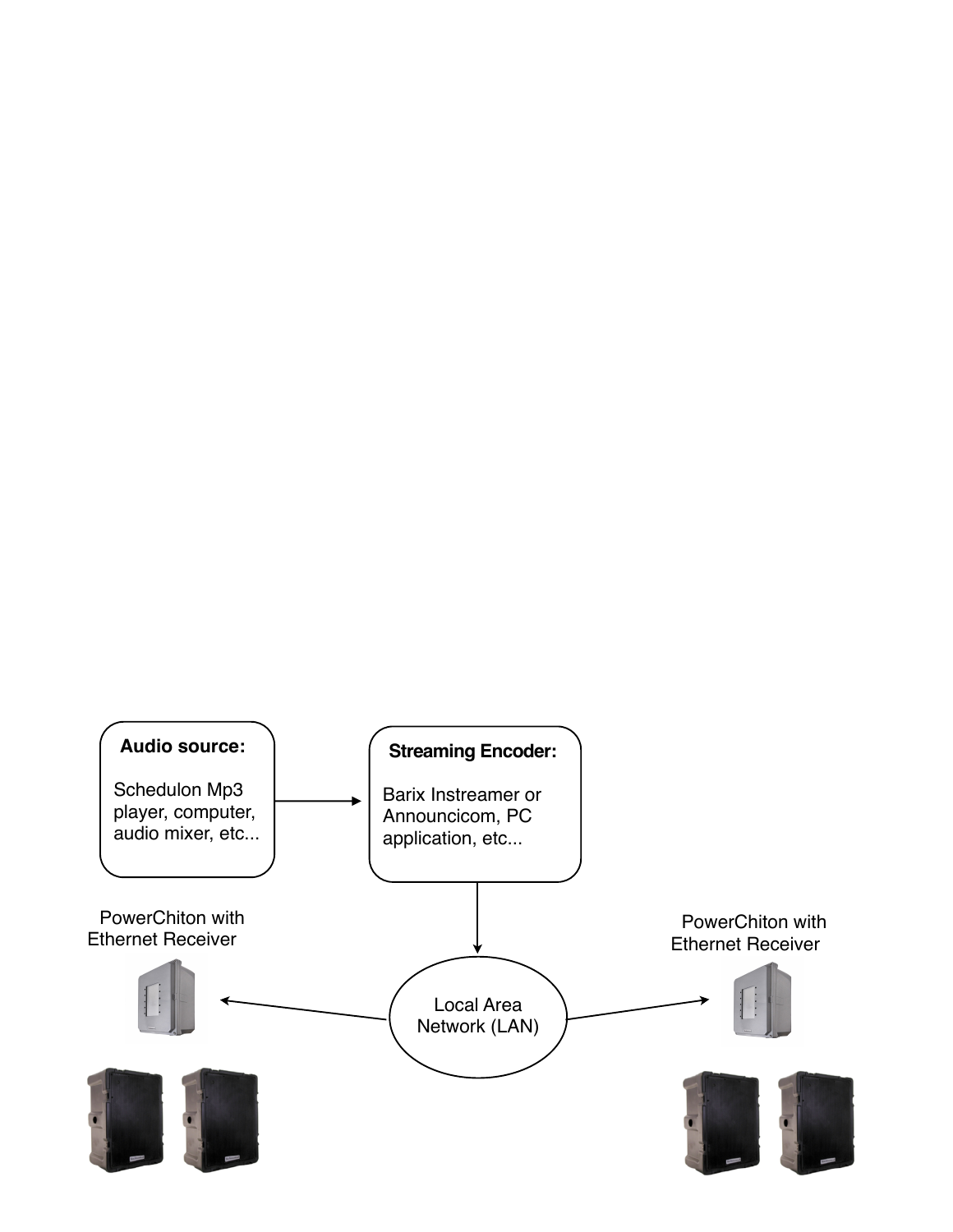### **PowerChiton Application Guide Customization Options**

The PowerChiton offers space on the interior panel for other source and processing options to be added by the integrator. Anything which is 5.5 x 4 x 1.6" can be fit into the unit. There is a 12VDC power available internally to run an internal module and 24VDC power is available as an option.

#### **RDL Modules:**

Radio Design Labs<sup>™</sup> offers a wide range of accessory electronic products which expand the utility of the PowerChitons, including equalization, audio triggered relays, compression, gating, audio delays and much more. Visit www.rdlnet.com for more information. Technomad includes an internal 24VDC power supply with any RDL module option ordered.

### **70/100V Output Transformers:**

Technomad offers 70/100V output transformers for the PowerChitons with the exception of the PowerChiton4. A compact toroidal transformer is mounted internally on the expansion area and is hard-wired to the PowerChiton output connectors.

### **Green Enclosures:**

For orders of 50 or more pieces, Technomad can offer the PowerChiton and BreakoutBox enclosures in a landscape green color.

### **Integrated Audio Player with remote trigger**

One popular option for outdoor attractions and exhibits is having a simple audio playback unit integrated into



Interior photo of PowerChiton with optional 70V output transformer

the PowerChiton. The module can be triggered by a remote wired button.

### **Metal Enclosures**

Metal enclosures are available for PowerChitons amplifiers for installations where additional security is required.

### **SuperChiton**

Multiple amplifier modules can be integrated into one larger weatherproof enclosure on request. This allows single point installation and easy distribution from a single audio source across multiple amplifier modules. Contact Technomad to discuss options [sales@technomad.com](mailto:sales@technomad.com) - 1 800 464 7757